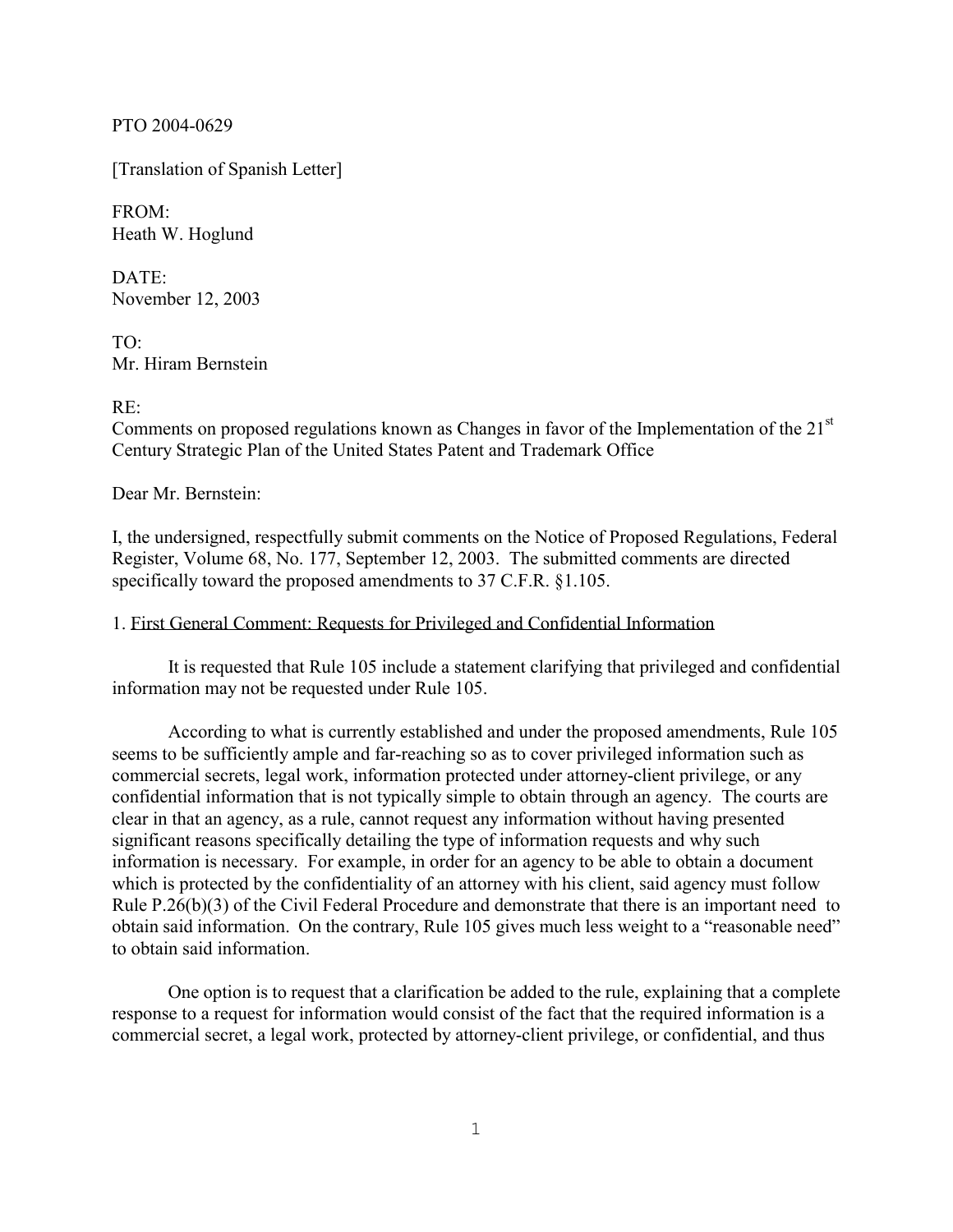exempt from being made public.

Another additional alternative is to require that an applicant be permitted to submit, in response to a request for information, a statement that the information is confidential under one of the aforementioned (or other recognized) standards, and is impartial (for example, is not decided by the examiner working on the application), an effective and confidential mechanism for determining if in fact the information is protected and should be exempt from being requested.

The clarification of the rule which is being requested has a greater relevance due to the fact that all information being provided during fulfillment is available to the public in general when an application is being converted to a patent, and presently, there is no mechanism for providing confidential and protected information to an examiner while an application is being worked on, in such a way that the confidentiality and protection of the information are assured.

# 2. Second General Comment: Resolution of Disputes

Inevitably, disagreements will arise between applicants and examiners concerning the extent of interrogatories and ambiguous stipulations. It is requested that a first mechanism to resolve said disagreements in a just and impartial manner be provided in Rule 105. Preferably, said mechanism would be much faster than a request to the commissioner, which would cause a considerable delay in the fulfillment of a request. Of course, an applicant could in any case make a request to the commissioner if so desired (before or after the first mechanism).

#### 3. Third General Comment: Inadequate Change of The Burden of Evidence

It is requested that Rule 105 include a statement clarifying that information requests not be used to impose a burden on the applicant to demonstrate the first intent which his invention can be patented.

Some aspects of the proposed amendments to Rule 105 could be used by an examiner to eliminate the *prima facie* burden falling on an examiner to prove that an invention cannot be patented, and absent this, require the applicant to prove that his invention can be patented.

For example, a first official response from the examiner could include a request that the applicant indicate the differences that can be patented between the declarations in question and the documentation presented regarding already known previous inventions. This would be equivalent to the order that the applicant (i) determine the extent and content of this proof, and (ii) determine the differences between the proof and the declarations in question. If the examiner does not present proof of these factors, the order would be equivalent to a request so that the applicant could revise the declarations. Regardless, it is well established and recognized in the MPEP §2142 that "(the) examiner bears the initial burden of factually supporting any *prima facie* conclusion of obviousness. If the examiner does not produce a *prima facie* case, the applicant is under no obligation to submit evidence of nonobviousness." In accordance with this, the use of the rule